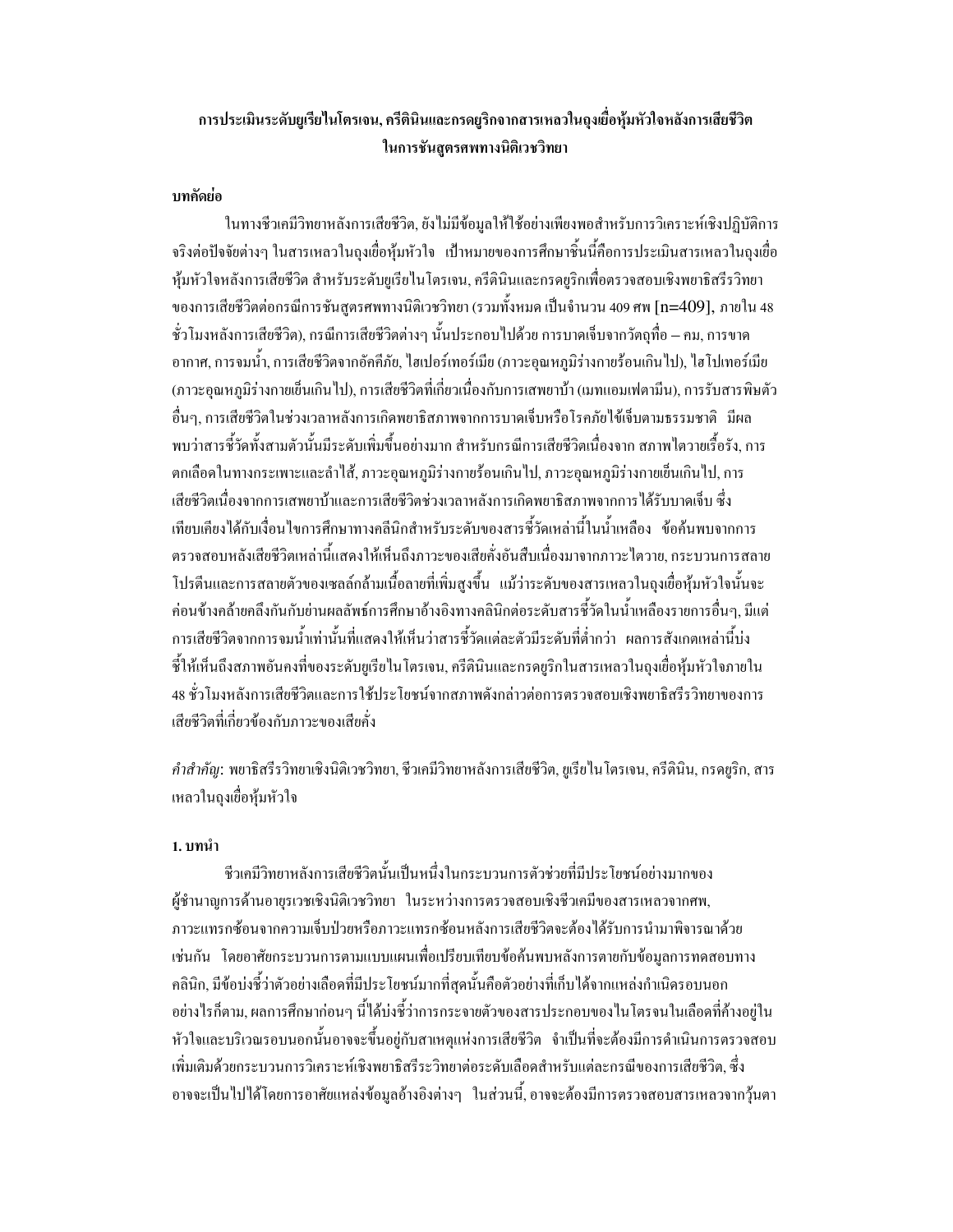และสารเหลวจากถุงเยื่อหุ้มหัวใจเพื่อหามวลสารอื่นๆ แม้ว่าภาวะแทรกซ้อนหลังการเสียชีวิตนั้นเป็นสิ่งที่ หลีกเลี่ยงไม่ได้ในสารเหลวจากวุ้นตา, สารประกอบของในโตรเจน อันรวมถึง ยูเรียไนโตรเจน, ครีตินินและกรด ้ยูริกนั้นก็ถือว่ามีสภาพคงที่พอสมควร สารเหลวจากถุงเยื่อหุ้มหัวใจนั้นสามารถรวบรวมได้อย่างง่ายดายโดยไม่ ้เกิดการปนเปื้อนมากนัก อย่างไรก็ตาม, ยังมีข้อมูลที่ตีพิมพ์เผยแพร่น้อยมากเกี่ยวกับวิธีการวิเคราะห์ที่ใช้งานได้ ้ จริงของสารประกอบของในโตรเจนเหล่านี้ในสารเหลวจากถุงเชื่อหุ้มหัวใจ

ในงานศึกษาฉบับนี้, เราได้สรุปผลการตรวจสอบระดับยูเรียในโตรเจนในเลือด (BUN), ครีตินินและก ้ รดยูริกในสารเหลวจากถุงเยื่อหุ้มหัวใจ ในฐานะสารชี้วัด เพื่อใช้ในการตรวจสอบการเสียชีวิตในทางพยาธิสรีระ วิทยา

### 2. มวลสารและกรรมวิธีการ

#### 2.1 มวลสาร

ี่ สารเหลวจากถงเชื่อห้มหัวใจจากการชันสตรศพทางนิติเวชวิทยา 409 ตัวอย่าง ซึ่งจัดเก็บตัวอย่างสาร ภายใน 48 ชั่วโมงหลังการเสียชีวิตที่สถาบันของเราได้ถูกนำมาตรวจสอบ ตัวอย่างนั้นประกอบไปด้วยชาย 304 ึ คนและหญิง 105 คน, อายุตั้งแต่ 2 เดือนจนถึง 94 ปี (อายุเฉลี่ยเท่ากับ 58.8 ปี) โดยช่วงระยะเวลาการเก็บตัวอย่าง ้นั้นอย่ระหว่าง 5 ถึง 47 ชั่วโมงหลังการเสียชีวิต ตัวอย่างถกจัดเก็บด้วยวิธีการปลอดเชื้อโคยใช้เข็มฉีดยาและเก็บ เอาไว้ที่อุณหภูมิ – 20 องศาเซลเซียส, และถูกนำเข้าเครื่องหมุนเหวี่ยงก่อนนำมาตรวจสอบ

สาเหตุการเสียชีวิตนั้นสามารถแยกประเภทเป็น ดังนี้: การเสียชีวิตเฉียบพลันจากบาดแผลที่เกิดจากการ บาดเจ็บด้วยวัตถุที่อ (65 ราย), การบาดเจ็บจากวัตถุมีคม (15 ราย), การขาดอากาศหายใจด้วยกระบวนการเชิงกล ทั้งหมด 36 ราย แยกเป็น แขวนคอ 6 ราย, รัดคอ 11 ราย, สำลัก 13 รายและสาเหตอื่นๆ อีก 6 ราย), จมน้ำ (31 ราย แยกเป็นน้ำจืด 15 ราย และน้ำเค็ม 16 ราย), การเสียชีวิตจากไฟไหม้ (80 ราย) โดยแบ่งเป็นพวกที่ระดับคาร์บอกซี ฮีโมโกลบินในเลือด (COHb) ต่ำกว่า 60 เปอร์เซ็นต์ (47 ราย) และเหนือกว่า 60 เปอร์เซ็นต์ (33 ราย), ไฮเปอร์ เทอร์เมีย (7 ราย), ไฮโปเทอร์เมีย (ร่างกายเผชิญกับสภาพอากาศเย็นนานเกินไป 6 ราย), การเสียชีวิตที่เกี่ยวข้องกับ ึการเสพยาบ้า (ภาวะเป็นพิษฉับพลัน 7 ราย, เสพยาเกินขนาด 8 ราย), สารพิษอื่นๆ (17 ราย), การเสียชีวิตหลังการ ้เกิดพยาธิสภาพ (อวัยวะภายในหลายชิ้นบกพร่อง. 45 ราย. ระยะเวลาก่อนการเสียชีวิต 3 – 90 วัน). ภาวะกล้ามเนื้อ หัวใจตาย/ขาดเลือดเฉียบพลัน (AMI 70 ราย), อาการตกเลือดในสมองที่เกิดขึ้นเอง (10 ราย), เลือดออกใน ึกระเพาะลำไส้ (5 ราย) และภาวะไตวายเรื้อรัง (โลหิตเป็นพิษ 7 ราย) (รายละเอียดนั้นแสดงดังตารางที่ 1) สาเหตุ ึการตายที่อธิบายไปในตอนต้นนั้นจำแนกประเภทออกเป็นการเสียชีวิตในเชิงอายุรเวชและเชิงพิษวิทยา กลุ่มการ เสียชีวิตจาก AMI นั้นถือเป็นกลุ่มการเสียชีวิตเฉียบพลัน, ซึ่งแสดงให้เห็นหลักฐานทั้งที่มองเห็นได้ด้วยตาเปล่า และต้องอาศัยกล้องจลทรรศน์ตรวจสอบถึงอาการของโรคหัวใจขาดเลือดโดยไม่มีหลักฐานบ่งซี้ถึงสาเหตุการ เสียชีวิตอื่นๆ นอกเหนือไปจากโรคหัวใจ

# 2.2 ผลการวิเคราะห์ทางชีวเคมี

ระดับยูเรีย ในโตรเจนนั้นถูกวัดด้วยกรรมวิธียูรีส – กลูตาเมต ดี ไฮ โดรจิเนส, ครีตินินถูกวัดด้วยกรรมวิธี ค่าง (อัลคาไล) – กรดพิคริก (ปรับเปลี่ยนจากกรรมวิธีเจฟฟี (Jaffe Method)), และกรดยูริกถูกวัดด้วยกรรมวิธี อันอาศัยชุดเครื่องมือ แอล-ไทป์ ยูเอ คิท ภาวะปนเปื้อนของฮีโมโกลบิน (< 0.5 กรัม/เคซิลิตร) ไม่ส่งผลแทรก ซ้อนต่อการวัด ข้อมูลอ้างอิงจากการศึกษาทางคลินิกของน้ำเหลืองนั้นมีรายละเอียด: ยูเรียไนโตรเจน 6-20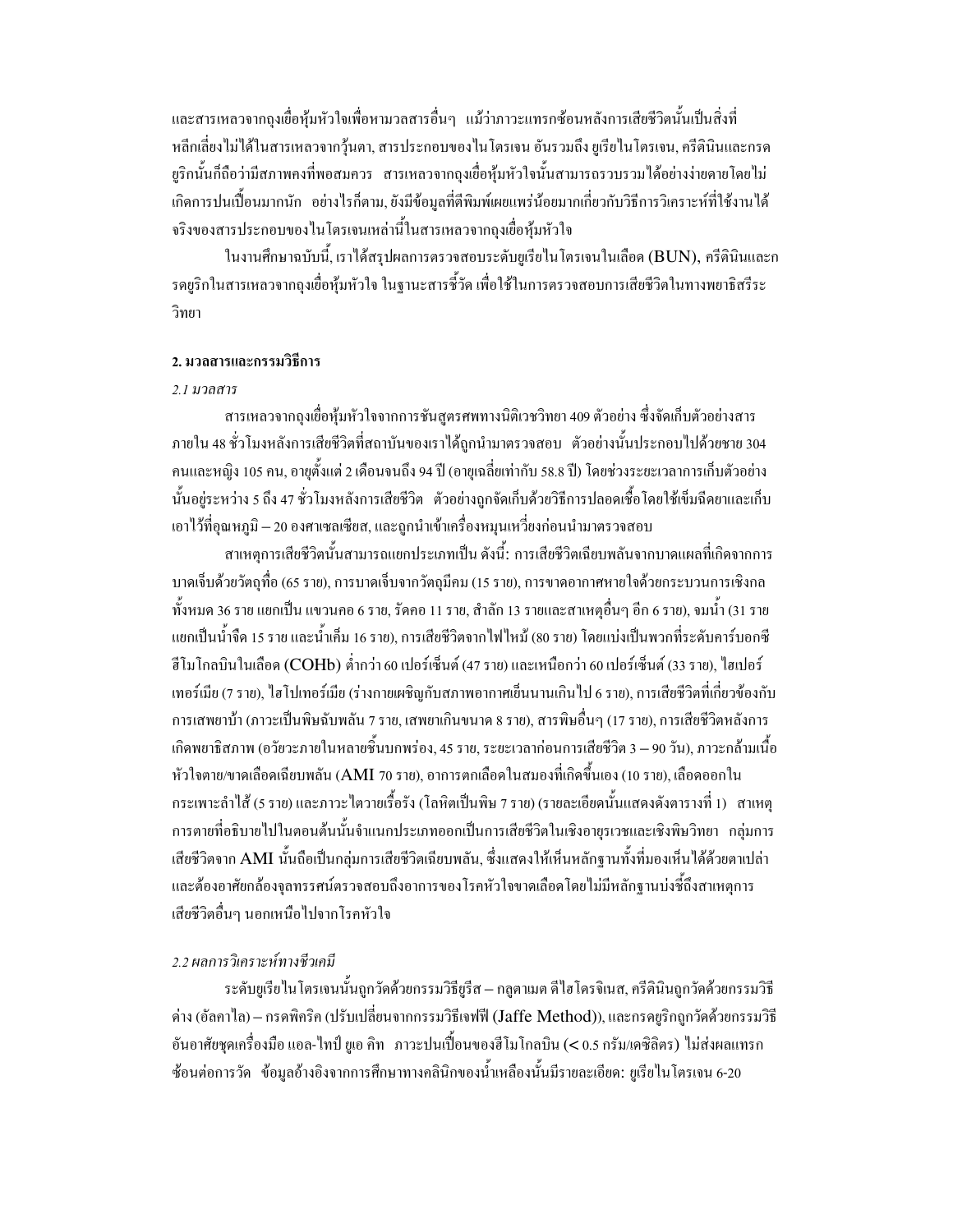มิลลิกรัม/เคซิลิตร และ ครีตินิน 0.61 — 1.04 มิลลิกรัม/เคซิลิตร (ผู้ใหญ่ชาย) และ 0.47 — 0.79 มิลลิกรัม/เคซิลิตร (ผู้ใหญ่หญิง) และกรคยูริก 3.7-7.6 มิลลิกรัม/เคซิลิตร (ชาย) และ 2.5 — 5.4 มิลลิกรัม/ลิตร (หญิง)

#### ตาราง 1

รายละเอียด (409 ราย)

| สาเหตการเสียชีวิต                        | จำนวน           | ชาย/หญิง | อายุ (ปี) | เวลาก่อนเสียชีวิต (ชม) |              |         | PMI (ชม)  |         |
|------------------------------------------|-----------------|----------|-----------|------------------------|--------------|---------|-----------|---------|
|                                          |                 |          | ช่วงอาย   | มัธยฐาน                | ช่วงเวลา     | มัธยฐาน | ช่วงเวลา  | มัธยฐาน |
| การบาดเจ็บจากวัตถที่อ                    | 65              | 53/12    | 10-94     | 55.0                   | $< 0.5 - 24$ | 1.5     | $9 - 44$  | 19.8    |
| การบาดเจ็บจากวัตถมีคม                    | 15              | 11/4     | 38-90     | 60.0                   | $< 0.5 - 16$ | < 0.5   | $7 - 42$  | 16.9    |
| ขาดอากาศ                                 | 36              | 22/14    | $0 - 93$  | 55.0                   | < 0.5        |         | $6 - 44$  | 18.3    |
| จมน้ำ                                    |                 |          |           |                        |              |         |           |         |
| น้ำจืด                                   | 15              | 10/5     | 45-79     | 60.0                   | < 0.5        |         | $9 - 36$  | 20.0    |
| น้ำเค็ม                                  | 16              | 11/5     | $0 - 73$  | 47.0                   | < 0.5        |         | $7 - 47$  | 18.7    |
| การเสียชีวิตจากไฟไหม้                    |                 |          |           |                        |              |         |           |         |
| COHb < 60%                               | 47              | 39/8     | $23-93$   | 66.0                   | < 0.5        |         | $6 - 36$  | 16.3    |
| COHb > 60%                               | 33              | 23/10    | $1 - 87$  | 68.0                   | < 0.5        |         | $5 - 42$  | 12.3    |
| ไฮเปอร์เทอเมีย                           | 7               | 5/2      | 15-88     | 72.0                   | $3 - 14$     | 5.0     | $9 - 31$  | 20.5    |
| ไฮโปเทอร์เมีย                            | 6               | 5/1      | 44-76     | 57.0                   | $3-6$        | 3.0     | $6 - 44$  | 16.3    |
| การเสียชีวิตจากยาบ้า                     |                 |          |           |                        |              |         |           |         |
| เป็นพิษเฉียบพลัน                         | 7               | 6/1      | $20 - 52$ | 38.0                   | $3 - 24$     | 4.5     | $22 - 45$ | 29.0    |
| เสพยาเกินขนาด                            | 8 <sup>a</sup>  | 6/2      | $20 - 59$ | 45.0                   | $< 0.5 - 22$ | < 0.5   | $10 - 24$ | 13.8    |
| สารพิษอื่นๆ                              | 17 <sup>b</sup> | 12/5     | $20 - 87$ | 56.0                   | $< 0.5 - 24$ | 5.0     | 13-42     | 25.0    |
| การเสียชีวิตหลังการเกิดพยาธิสภาพ         | 45 <sup>c</sup> | 33/12    | $1 - 83$  | 59.0                   | 72-2,160     | 59.0    | $5 - 30$  | 13.1    |
| เหตุการณ์ตายตามธรรมชาติ                  |                 |          |           |                        |              |         |           |         |
| ภาวะกล้ามเนื้อหัวใจตาย/ขาดเลือดเฉีบยพลัน | 70              | 53/17    | 43-94     | 67.0                   | $< 0.5 - 11$ | < 0.5   | 6-42      | 19.7    |
| อาการตกเลือดในสมองที่เกิดขึ้นเองๆ        | 10              | 5/5      | 45-81     | 64.0                   | $0.5 - 19$   | 1.5     | $5 - 39$  | 22.4    |
| ภาวะไดวายเรื้อรัง                        | 7               | 5/2      | 46-89     | 78.0                   | ไม่รู้       |         | $9 - 27$  | 17.3    |
| ้เลือดออกในกระเพาะลำไส้                  | 5               | 5/0      | $50 - 67$ | 61.0                   | 1-8          | 2.0     | $10 - 31$ | 14.6    |

PMI – ระยะเวลาหลังการเสียชีวิต, COHb ความเข้มข้นของคาร์บ๊อกซีฮีโมโกลบิน

<sup>a</sup> การขาดอากาศ (3 ราย), เสียชีวิตจากการบาดเจ็บ (2 ราย), แผลไฟไหม้ (1 ราย), ภาวะกล้ามเนื้อหัวใจตาย เฉียบพลัน (1 ราย) และการตกเลือดในสมองที่เกิดขึ้นเอง (1 ราย)

<sup>b</sup> ยาระงับประสาท – ยานอนหลับ (4 ราย), โซเคียม ไซยาไนค์ (2 ราย), เอ็ทธานอล (3 ราย), คาร์บอน มอนน๊อก ใซด์ (3 ราย) และสารอื่นๆ (4 ราย)

 $\degree$ อวัยวะหลายชิ้นบกพร่องและการติดเชื้อระดับสองจากการบาดเจ็บที่ศีรษะ (39 ราย) และการบาดเจ็บที่ทรวงอก  $(6510)$ 

## 2.3 ผลการวิเคราะห์ทางพิษวิทยา

ระดับความเข้มข้นของคาร์บอกซีฮีโมโกลบินในเลือดนั้นถูกวัดโดยใช้ระบบ ซีโอ-ออกซีมิเตอร์ กับ ผู้เสียชีวิตจากไฟไหม้ทุกราย สารเคมีที่ระเหยง่ายอันรวมถึงแอลกอฮอล์จะถูกวิเคราะห์โดยอาศัยวิธีการ เฮด-ี สเปซ แก๊ซ โครมาโตกราฟฟีกับทุกๆ ศพ และการวิเคราะห์สารเสพติดนั้นกระทำโดยวิธีการแก๊ซโครมาโตกราฟ ฟี/แมสสเปกโทรเมทรี หลังจากการทดสอบกลั่นกรองชั้นต้นนั้นให้ผลเป็นบวก

#### 2.4 ผลการวิเคราะห์เชิงสถิติ

วิธีการวิเคราะห์สมการการถดถอยใด้ถูกนำมาใช้เพื่อเปรียบเทียบค่าตัวแปรเสริมรางตัว อันได้แก่ ตัวชี้วัดเชิงชีวเคมี, อายุของเหยื่อ, ช่วงเวลาการมีชีวิตอยู่ก่อนการเสียชีวิตและช่วงระยะเวลาหลังการเสียชีวิต การ เปรียบเทียบระหว่างกลุ่มนั้นคำเนินไปโดยอาศัยวิธีการทดสอบ แมนน์ – วิทนีย์ ยู เทสต์ การวิเคราะห์เหล่านี้ คำเนิน"ไปโดยอาศัยโปรแกรม"ไมโครซอฟต์ เอ็กซ์เซลและสตาร์วิว (รุ่น 5.0, จากบริษัท เอสเอเอส อินสติทู จำกัด) และค่า P-value นั้นน้อยกว่า 0.05 ถูกพิจารณาว่าอยู่ในระดับสำคัญ ในภาพที่ 1-4, ผลการวิเคราะห์ข้อมูลนั้นถูก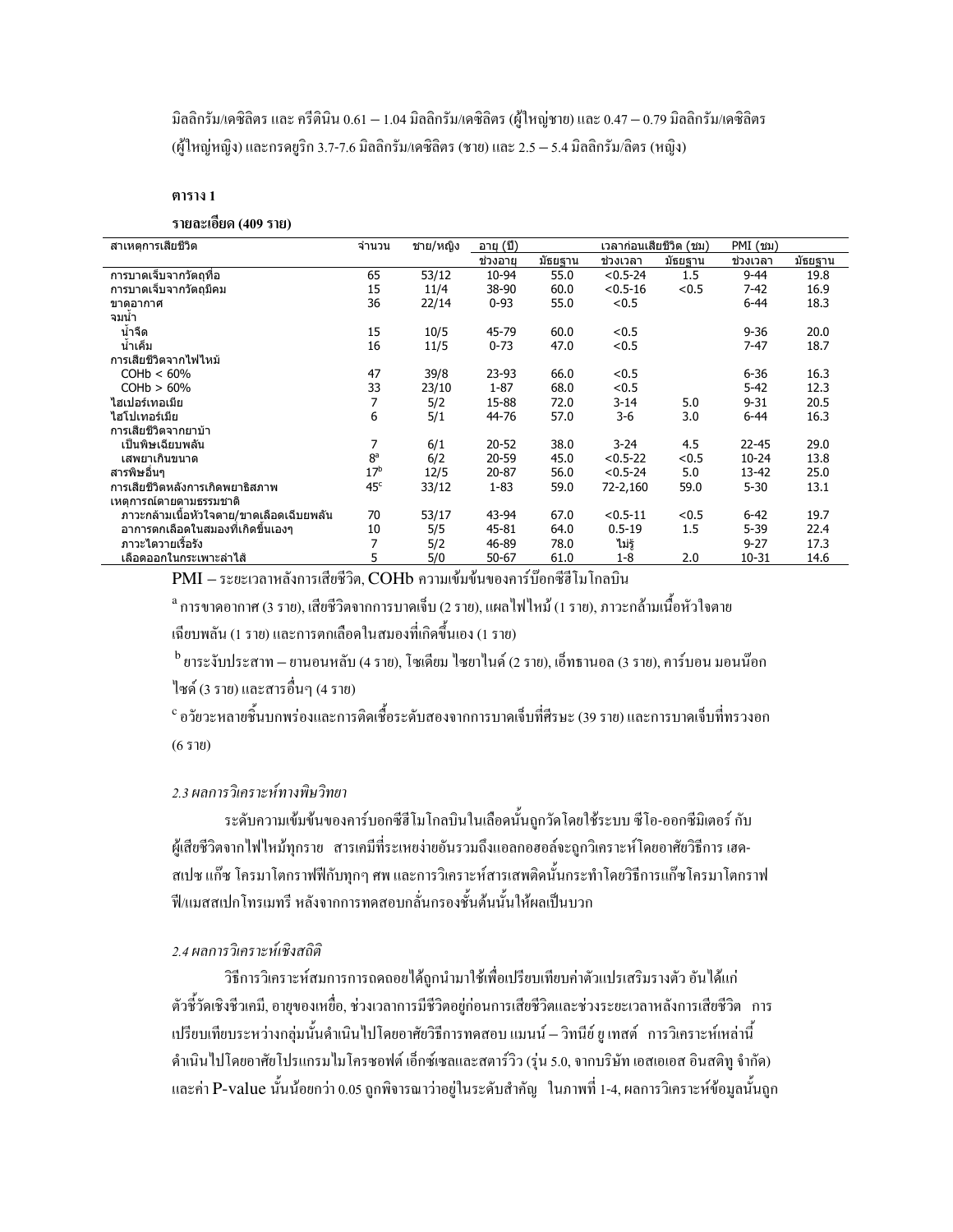้ แสดงในรูปพล๊อตกราฟ-กล่อง, ซึ่ง 50 เปอร์เซ็นต์ของข้อมูลนั้นจะถูกสรุปเอาไว้ภายในกล่อง เส้นภายในแต่ละ ึกล่องนั้นแสดงแทนถึงค่ามัธยรานและเส้นนอกกล่องแต่ละกล่องนั้นแสดงแทนถึง 90 เปอร์เซ็นต์ของช่วงความ เชื่อมั่น



ภาพ 1 ระดับยูเรียในโตรเจน (UN) ในสารเหลวจากถุงเยื่อหุ้มหัวใจ แสดงตามกวามสัมพันธ์กับสาเหตุการ เสียชีวิต  $\,$  I-B การบาดเจ็บจากวัตถุที่อ, I-S การบาดเจ็บจากวัตถุมีกม,  $A$  การขาดอากาศ,  $D$  การจมน้ำ,  $F$  การ เสียชีวิตจากไฟไหม้, H ไฮเปอร์เทอเมีย, C ไฮโปเทอร์เมีย, MA การเสียชีวิตจากภาวะเป็นพิษของการเสพยาบ้า,  $\,$ r $\rm MA$  การเสียชีวิตจากการเสพยาบ้าเกินขนาด,  $\rm P$  สารพิษอื่นๆ,  $\rm dT$  การเสียชีวิตหลังการเกิดพยาธิสภาพ,  $\rm AMI$  $\,$ ภาวะกล้ามเนื้อหัวใจตาย/ขาดเลือดเฉียบพลัน,  ${\rm CH}$  ภาวการณ์ตกเลือดในสมองที่เกิดขึ้นเอง,  ${\rm G}$  เลือดออกใน ทางเดินกระเพาะลำใส้, U ภาวะไตวายเรื้อรัง (รายละเอียดแสดงดังในตารางที่ 1) สูงเป็นพิเศษ: \*U เทียบกับ สาเหตุการเสียชีวิตกลุ่มอื่นๆ (P<0.001); \*\*C, dT และ G เทียบกับ I-B, I-S, A, D, F, rMA, P, AMI และ CH (P<0.001); MA เทียบกับ I-B, I-S, A, D, F (P<0.001), rMA, P (P<0.01), AMI และ CH (P<0.05); \*\*\*H, AMI และ CH เทียบกับ A (P<0.01), I-B และ I-S (P<0.05). ต่ำเป็นพิเศษ: †D เทียบกับ I-B, F (P<0.01), rMA และ P (P<0.05).



ภาพ 2 อัตราส่วนของยูเรียในโตรเจน/ครีตินิน (UN/Cr) ในสารเหลวจากถุงเยื่อหุ้มหัวใจ แสดงตาม ความสัมพันธ์กับสาเหตุการเสียชีวิตสำหรับกรณีผู้เสียชีวิตอายุมากกว่า 18 ปี ขึ้นไป คำอธิบายตัวย่อที่ใช้นั้นอยู่ใน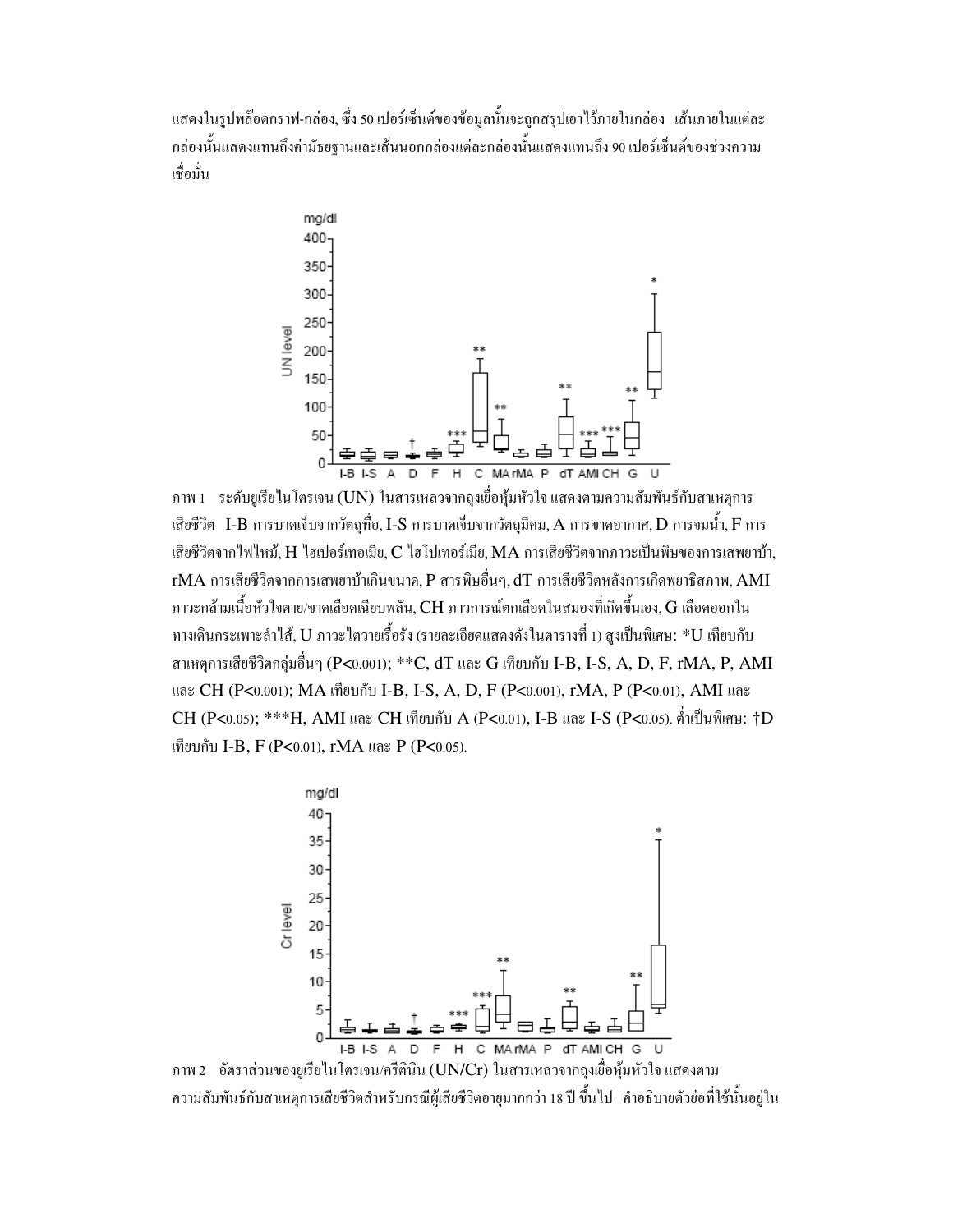ภาพที่ 1 สูงเป็นพิเศษ: \*C, U and dT เทียบกับ I-B, I-S, A, D, F, H, MA, rMA, P, AMI, G (P<0.001) และ CH (P<0.05). ต่ำเป็นพิเศษ:†MA เทียบกับ A, F (P<0.01) และ CH (P<0.05).



ภาพ 3 ระดับครีตินิน (Cr) ในสารเหลวจากถุงเยื่อหุ้มหัวใจ แสดงตามความสัมพันธ์กับสาเหตุการเสียชีวิต สำหรับกรณีผู้เสียชีวิตอายุมากกว่า 18 ปี ขึ้นไป คำอธิบายตัวย่อที่ใช้นั้นอยู่ในภาพที่ 1 สูงเป็นพิศษ: \*U เทียบ กับ สาเหตุการตายกลุ่มอื่นๆ (P<0.001); \*\*dT, MA เทียบกับ I-B, I-S, A, D, F และ AMI (P<0.001);  $G$  เทียบกับ  $D$  (P<0.01),  $A$  และ  $F$  (<0.05);  $^{***}H$  เทียบกับ  $A$  (P<0.01), I-B, I-S และ  $F$  (P<0.05);  $C$ Į ทียบกับ A (P<0.01) และ F (P<0.05). นอกจากนั้น, dT เทียบกับ CH (P<0.01), MA เทียบกับ rMA และ  $CH$  (P<0.01). ต่ำเป็นพิเศษ: †D เทียบกับ AMI (P<0.001), I-B, F, rMA, P (P<0.01), I-S และ  $\rm CH$  $(\text{P}<$ 0.05). ผลลัพธ์ต่างเพศ (ชาย>หญิง) นั้นเด่นชัดเป็นพิเศษสำหรับ I-B, D และ AMI (P<0.05)



ภาพ 4 ระดับกรดยูริก (UA) ในสารเหลวจากถุงเยื่อหุ้มหัวใจ แสดงตามความสัมพันธ์กับสาเหตุการเสียชีวิต คำอธิบายตัวย่อที่ใช้นั้นอยู่ในภาพที่ 1 สูงเป็นพิเศษ: \*U เทียบกับ สาเหตุการเสียชีวิตกลุ่มอื่นๆ (P<0.001);  $*$  $H, C$  และ MA เทียบกับ I-B, I-S, A, D, F, P และ AMI (P<0.001); dT และ G เทียบกับ D (P<0.01), I-B, I-S, A, F และ AMI (P<0.05); \*\*\*H เทียบกับ D, F (P<0.01), I-B และ A (P<0.05). นอกจากนั้น, MA เทียบกับ rMA และ CH (P<0.05). ต่ำเป็นพิเศษ: †D เทียบกับ AMI (P<0.001), I-B,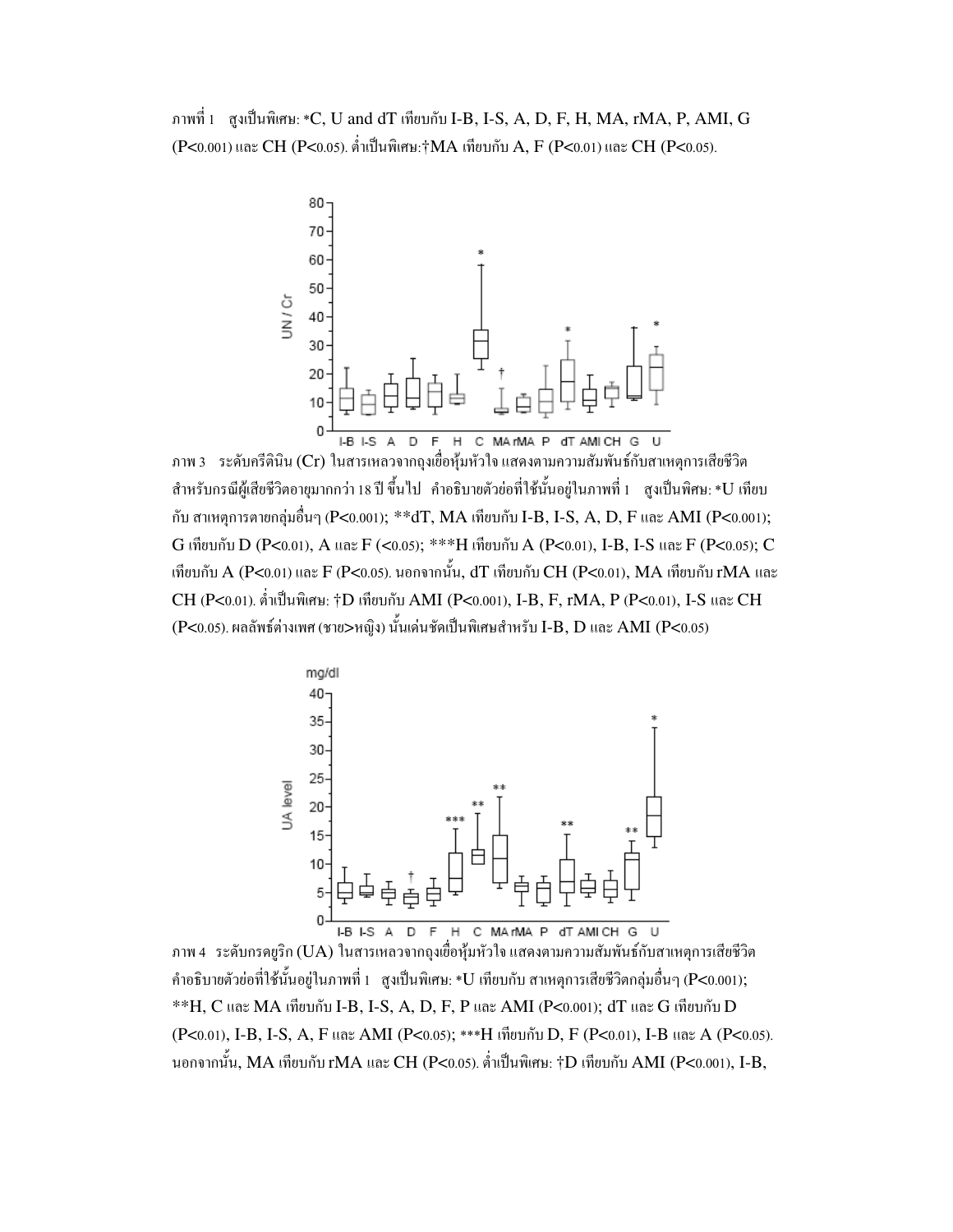I-S, rMA (P<0.01), A, F, P และ CH (P<0.05). ผลลัพธ์ต่างเพศ (ชาย>หญิง) นั้นเด่นชัดเป็นพิเศษสำหรับ AMI ( $P<0.05$ )

#### 3. ผลลัพธ์

# 3.1 สภาพคงที่หลังการเสียชีวิต, ตัวแปรตามอายุและตัวแปรตามเพศ

้ค่าของสารต่างๆ ในสารเหลวจากถุงเฮื่อหุ้มหัวใจหลังการเสียชีวิตนั้น เป็น: ยูเรียนในโตรเจน 16-313 มิลลิกรัม/เคซิลิตร (ค่าเฉลี่ย/มัธยฐาน 27.2/17.2), ครีตินิน 0.33 — 39.54 มิลลิกรัม/เคซิลิตร (ค่าเฉลี่ย/มัธยฐาน 2.18/1.46), กรดยูริก 0.8 – 35.2 มิลลิกรัม/เดซิลิตร (ค่าเฉลี่ย/มัธยฐาน 6.2/5.3) สำหรับทุกๆ สาเหตุการเสียชีวิต, ปัจจัยแต่ละตัวต่างไม่แสดงให้เห็นว่ามีความสัมพันธ์ในระดับคำสักญูกับช่วงเวลาหลังการเสียชีวิต (ค่า สัมประสิทธิ์สัมพัทธ์, r<0.1; P>0.1) และมีแนวโน้มที่จะเพิ่มขึ้นตามระยะเวลาการมีชีวิตอยู่ก่อนการเสียชีวิต ภายใน 7 วัน (จำนวน 385 ราย, **r>** $0.3$ **, P<** $0.001$ ) สำหรับศพของผู้เสียชีวิตที่มีอายุน้อยกว่า 18 ปี (x แทน อาย), มีการสังเกตพบการเพิ่มขึ้นแปรผันตามอายสำหรับระดับของครีตินิน (y): y  $0.066x + 0.806$ , (n=20, r=0.43, P<0.05) สำหรับศพของผู้เสียชีวิตอายุเกินกว่า 18 ปี ขึ้นไป, ระดับของครีตินินและกรดยูริกนั้นสูง มากกว่าในเพศชาย (ค่าเฉลี่ย/มัธยฐาน: ครีตินิน 2.40/1.60 มิลลิกรัม/เคซิลิตร, กรคยูริก 6.61/5.55 มิลลิกรัม/ เคซิลิตร) เมื่อเทียบกับเพศหญิง (ค่าเฉลี่ย/มัธยฐาน ครีตินิน 1.55/1.17 มิลลิกรัม/เคซิลิตร, กรคยริก 4.89/4.75 มิลลิกรัม/เคซิลิตร) ( $P<0.01$ )

# 3.2 ผลความแตกต่างที่สัมพันธ์กับสาเหตแห่งการเสียชีวิต

# 3.2.1 ยูเรีย ใน โตรเจน

ตามปกติแล้วระดับยูเรียไนโตรเจนนั้นจะก่อนข้างต่ำ (มัธยฐาน < 20 มิลลิกรัม/เคซิลิตร) สำหรับการ ี บาดเจ็บจากวัตถุที่อ. การบาดเจ็บจากวัตถุมีคม. การขาดอากาศ. การจมน้ำและการเสียชีวิตจากไฟไหม้. ซึ่งกว่า 78.3 เปอร์เซ็นต์ของตัวอย่างศพผู้เสียชีวิตทั้งหมด (n=162/207) นั้นอยู่ภายในย่านผลข้อมูลอ้างอิงจากการศึกษา ทางคลินิก (6-20 มิลลิกรัม/เคซิลิตร) เมื่อเปรียบเทียบกันแล้ว, มีจคที่บ่งชี้ถึงการเพิ่มระดับในศพที่เสียชีวิตจาก ิภาวะใตวายเรื้อรัง, และการยกระดับขั้นปานกลางสำหรับการเสียชีวิตจากภาวะใฮโปเทอร์เมียอย่างรุนแรง, ภาวะ เลือดออกในกระเพาะลำใส้, การเสียชีวิตจากการเสพยาบ้าและการเสียชีวิตหลังการเกิดพยาธิสภาพ อย่างไรก็ตาม , สำหรับกรณีของการเสียชีวิตจากการเสพยาบ้าเกินขนาดนั้น, ระดับยูเรียไนโตรเจน (10.9 – 25.3 มิลลิกรัม/ เคซิลิตร, มัธยฐาน 17.4) นั้นกลับไม่มีการเพิ่มขึ้น, แสดงให้เห็นถึงผลลัพธ์ที่แตกต่างกันอย่างมากจากการเสียชีวิต เนื่องจากภาวะยาบ้าเป็นพิษอย่างรุนแรง (P<0.01) มีการเพิ่มขึ้นเล็กน้อยในกรณีของไฮเปอร์เทอเมีย. ภาวะ กล้ามเนื้อหัวใจตาย/ขาดเลือดเฉียบพลัน, ภาวการณ์ตกเลือดในสมองที่เกิดขึ้นเองเมื่อเปรียบเทียบกับการเสียชีวิต ิจากการบาดเจ็บจากวัตถุที่อ, การบาดเจ็บจากวัตถุมีคมและการขาดอากาศ สำหรับกรณีการเสียชีวิตจากการจมน้ำ ้นั้นแสดงให้เห็นถึงระดับที่ลดลงเล็กน้อย (ภาพที่ 1) เมื่อกรณีการเสียชีวิตที่แสดงให้เห็นถึงการเพิ่มระดับ (ภาวะ ใตวายเรื้อรัง, การเสียชีวิตจากการเสพยาบ้า, การเสียชีวิตหลังการเกิดพยาธิสภาพ, ภาวะเลือดออกในกระเพาะ ้ ลำไส้, ไฮเปอร์เทอเมียและไฮโปเทอเมีย) และการลดระดับ (การจมน้ำ) ได้ถกจำกัดออกไป, ระดับของยเรีย ในโตรเจนในสารเหลวจากถุงเยื่อหุ้มหัวใจที่เก็บหลังการเสียชีวิตนั้นอยู่ที่ 18.4±9.6 มิลลิกรัม/เดซิลิตร (ค่าเฉลี่ย± ้ส่วนเบี่ยงเบนมาตรฐาน) โดยมีก่ามัธยฐาน 16.0 มิลลิกรัม/เคซิลิตร (n=301) โดยไม่มีกวามแตกต่างระหว่างเพศ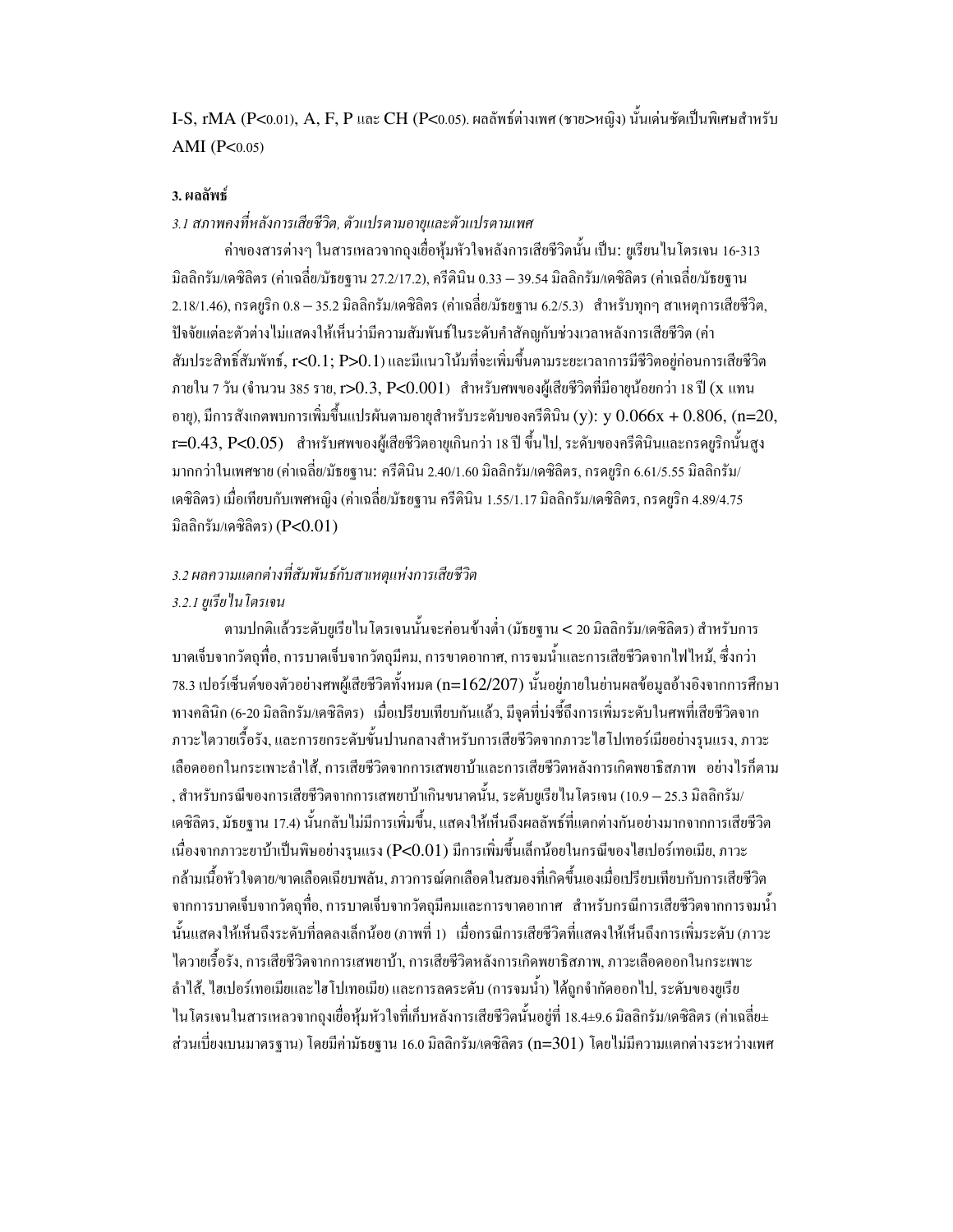#### 3.2.2 ครีตินิน

สำหรับตัวอย่างศพผู้เสียชีวิตที่มีอายุมากกว่า 18 ปี, ระดับกรีตินินก่อนข้างอยู่ในระดับต่ำ (ก่ามัธยฐาร < 1.5 มิลลิกรัม/เคซิลิตร) สำหรับการบาดเจ็บจากวัตถุที่อ, การบาดเจ็บจากวัตถุมีคม, การขาดอากาศ, การจมน้ำและ ิการเสียชีวิตจากไฟไหม้ เมื่อเปรียบเทียบกับการเสียชีวิตกลุ่มนี้, มีเครื่องบ่งชี้ถึงการเพิ่มขึ้นในการเสียชีวิตจาก ภาวะไตวายเรื้อรังและการเพิ่มขึ้นปานกลางสำหรับการเสียชีวิตจากการเสพยาบ้า, การเสียชีวิตหลังการเกิดพยาธิ ิสภาพและภาวะเลือดออกในกระเพาะลำใส้, ซึ่งมีหลักฐานบ่งซึ่ว่าปรากฏมากกว่ากับผู้ชาย การเสียชีวิตจากการ เสพยาบ้าแสดงให้เห็นระดับที่สูงกว่าเมื่อเปรียบเทียบการเสียชีวิตจากการเสพยาบ้าเกินขนาด (P<0.01), ซึ่ง แสดงให้เห็นถึงการเพิ่มขึ้นเล็กน้อยสำหรับผ้ชาย กรณีการเสียชีวิตจากใฮเปอร์เทอเมียและไฮโปเทอเมียนั้นแสดง ให้เห็นถึงการเพิ่มขึ้นเล็กน้อยถึงปานกลางเช่นกัน (ภาพที่ 2) อัตราส่วนของยูเรียไนโตรเจน/ครีตินินนั้นยัง ้ค่อนข้างอยู่ในระดับสูงสำหรับกรณีการเสียชีวิตสำหรับการเสียชีวิตจากภาวะ ใตวายเรื้อรัง (7.9-29.5, มัธยฐาน 22.3), ไฮโปเทอเมีย (20.8-60.7, มัธยฐาน 31.0) และการเสียชีวิตหลังการเกิดพยาธิสภาพ (6.5  $-$  46.9, มัธยฐาน 19.4), ในขณะที่ค่าดังกล่าวค่อนข้างอยู่ในระดับต่ำสำหรับใฮเปอร์เทอเมีย (8.0-20.9, มัธยฐาน 10.1), การเสียชีวิต จากการเสพยาบ้า (5.3 – 15.7, มัธยฐาน 6.7) และภาวะเลือดออกในกระเพาะลำใส้ (10.8 – 36.4, มัธยฐาน 12.0), ี กรณีการเสียชีวิตทั้งหมดนี้แสดงให้เห็นถึงความแตกต่างในระดับสำคัญ (ภาพที่ 3) นอกจากนั้น, มีการพบ ้ระดับครีตินินที่ลดลงเล็กน้อยสำหรับการเสียชีวิตจากการจมน้ำ ไม่มีความแตกต่างในระดับคำสำคัญระหว่างการ ึ่งมน้ำจืดและการจมน้ำเค็มหรือระหว่างกลุ่มย่อยของการเสียชีวิตจากไฟไหม้ระหว่างกลุ่มที่มีค่า COHb สูงกว่า หรือต่ำกว่าที่ระบ

เมื่อกรณีการเสียชีวิตแสดงให้เห็นถึงระดับที่เพิ่มขึ้น (ภาวะไตวายเรื้อรัง, การเสียชีวิตจากการเสพยาบ้า, ิการเสียชีวิตหลังการเกิดพยาธิสภาพ, ภาวะเลือดออกในกระเพาะลำใส้, ไฮเปอร์เทอเมียและไฮโปเทอเมีย) และ ้ระดับที่ลดลง (การจมน้ำ) ได้ถูกจำกัดออกไป, ระดับครีตินินที่เก็บจากสารเหลวในถุงเยื่อหุ้มหัวใจหลังการ ้เสียชีวิตนั้นอย่ที่ 1.89±1.28 มิลลิกรัม/เคซิลิตร (ค่าเฉลี่ย±ส่วนเบี่ยงเบนมาตรฐาน) โดยมีค่ามัธยฐานเป็น 1.52 ้มิลลิกรัม/เคซิลิตร (n=215) สำหรับผู้เสียชีวิตผู้ใหญ่ชายและ 1.41±0.80 มิลลิกรัม/เคซิลิตร (ค่าเฉลี่ย±ส่วน เบี่ยงเบนมาตรฐาน) โดยมีก่ามัธยฐานที่ 1.14 มิลลิกรัม/เดซิลิตร (n=71) สำหรับผู้ใหญ่หญิง, แสดงให้เห็นถึง ความแตกต่างในระดับสำคัญของผลลัพธ์ต่างเพศ (ชาย>หญิง, P<0.001)

#### 3.2.3 กรดยูริก

ตามปกติแล้วกรดยูริกนั้นก่อนข้างอยู่ในระดับต่ำกว่า (มัธยฐาน < 7.0 มิลลิกรัม/เดซิลิตร) สำหรับการ เสียชีวิตจากการบาดเจ็บจากวัตถุที่อ, การบาดเจ็บจากวัตถุมีคม, การขาดอากาศ, การจมน้ำและการเสียชีวิตจากไฟ ไหม้ เมื่อเปรียบเทียบกับการเสียชีวิตกลุ่มนี้, มีเครื่องบ่งซีถึงการเพิ่มขึ้นสำหรับการเสียชีวิตจากภาวะไตวายเรื้อรัง และการเพิ่มขึ้นปานกลางสำหรับไฮเปอร์เทอเมีย, ไฮโปเทอเมีย, การเสียชีวิตจากการเสพยาบ้า, การเสียชีวิตหลัง การเกิดพยาธิสภาพและภาวะเลือดออกในกระเพาะลำไส้ การเสียชีวิตจากการเสพยาบ้าแสดงให้เห็นถึงระดับที่ เพิ่มขึ้นเมื่อเปรียบเทียบกับการเสียชีวิตจากการเสพยาบ้าเกินขนาดสำหรับผู้ชาย (P<0.05) กรณีการเสียชีวิตจาก ึการจมน้ำนั้นแสดงให้เห็นถึงระดับที่ต่ำกว่าเล็กน้อย (ภาพที่ 4) ความแตกต่างระหว่างการจมน้ำจืดและการจม น้ำเค็มหรือระหว่างกลุ่มย่อยของการเสียชีวิตจากไฟไหม้นั้นค่อนข้างอยู่ในระดับที่ไม่สำคัญ

เมื่อกรณีการเสียชีวิตแสดงให้เห็นถึงระดับที่เพิ่มขึ้น (ภาวะ'ไตวายเรื้อรัง, การเสียชีวิตจากการเสพยาบ้า, ึการเสียชีวิตหลังการเกิดพยาธิสภาพ) และระดับต่ำลง (การจมน้ำ) ใค้ถูกจำกัดออกไป, ระดับกรดยูริกที่เก็บจาก ิ สารเหลวในถุงเยื่อหุ้มหัวใจหลังการเสียชีวิตนั้นอยู่ที่ 5.96±2.70 มิลลิกรัม/เคซิลิตร (ค่าเฉลี่ย±ส่วนเบี่ยงเบน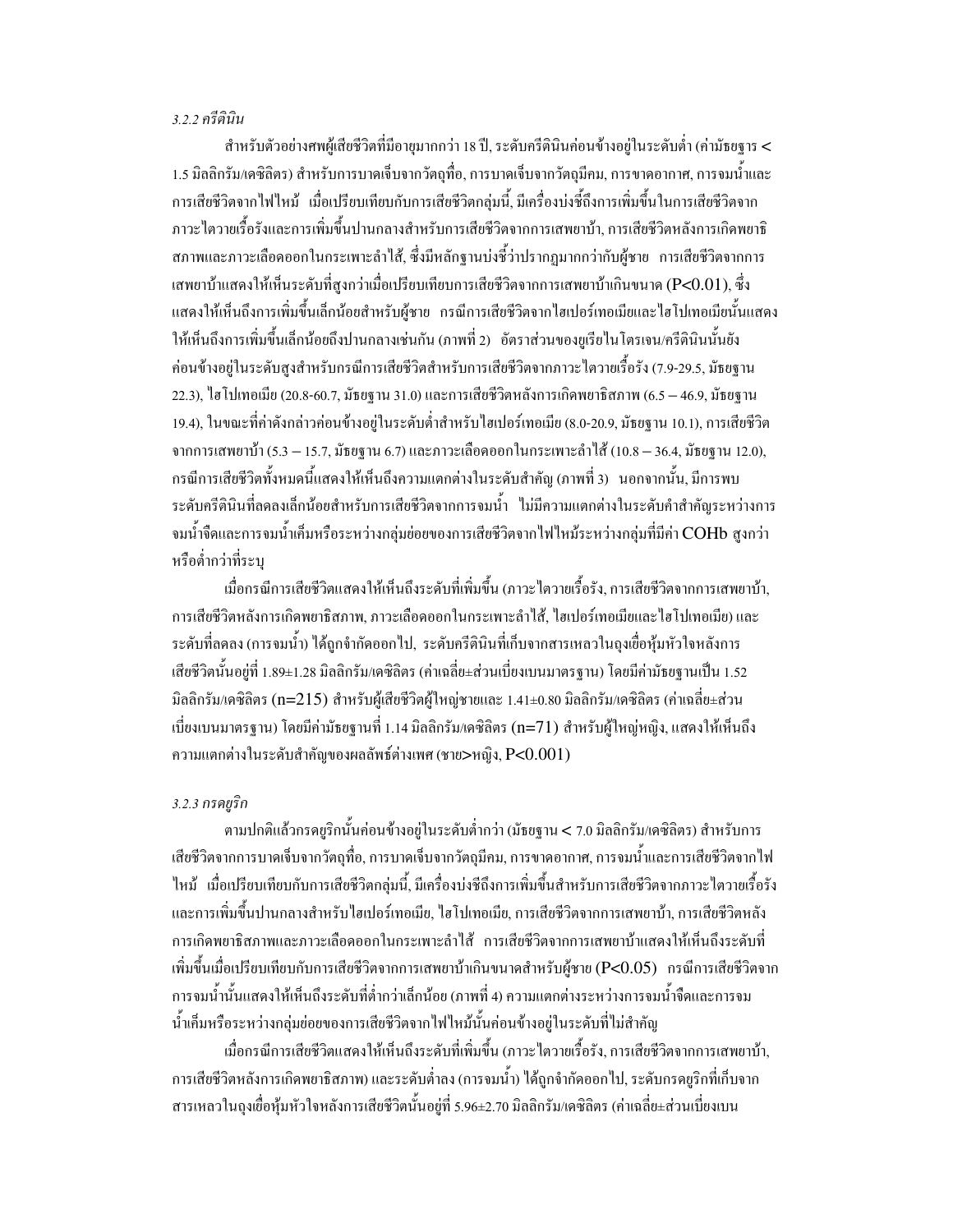มาตรฐาน) โดยมีก่ามัธยฐานเป็น 5.40 มิลลิกรัม/เดซิลิตร (n=224) สำหรับผู้ชายและ 4.84±1.68 มิลลิกรัม เคซิลิตร (ค่าเฉลี่ย±ส่วนเบี่ยงเบนมาตรฐาน) โดยมีค่ามัธยฐานเท่ากับ 4.90 มิลลิกรัม/เคซิลิตร (n=77) สำหรับ ผู้หญิง, แสดงให้เห็นถึงความแตกต่างกันในระดับสำคัญของผลลัพธ์ต่างเพศ (ชาย>หญิง, P<0.01)

# 4. การพิจารณา

ใด้มีการแนะนำถึงประโยชน์ใช้สอยของสารเหลวจากถงเยื่อห้มหัวใจที่เก็บหลังการเสียชีวิตกับการ ้ตรวจสอบทางพิษวิทยาและทางชีวเคมีวิทยา การศึกษาวิจัยชิ้นนี้แสดงให้เห็นว่าไม่มีผลกระทบในระดับสำคัญ จากการเปลี่ยนแปลงในช่วงแรกๆ หลังการเสียชีวิต ภายในช่วง 48 ชั่วโมงหลังการเสียชีวิตต่อระดับของยูเรีย ในโตรเจน, ครีตินินและกรดยูริกในสารเหลวที่เก็บจากถุงเยื่อหุ้มหัวใจดังที่พบในการเฝ้าสังเกตระดับของสาร ้ดังกล่าวในน้ำเหลือง ระดับของครีตินินและกรดยูริกนั้นค่อนข้างสูงกว่าในผู้ชาย และระดับครีตินินแสดงให้เห็น ้ถึงการแปรผันตามอายุ ข้อค้นพบดังกล่าวเทียบเกียงใค้กับข้อมูลผลการศึกษาทางคลินิกก่อนหน้านี้ (ช่วงอ้างอิง: ครีตินิน 0.61 – 1.04 สำหรับผู้ใหญ่ช่ยและ 0.47-0.79 สำหรับผู้ใหญ่หญิง, กรดยูริก 3.7-7.6 สำหรับผู้ใหญ่ชายและ 2.5-5.4 สำหรับผู้ใหญ่หญิง) และสามารถอ้างอธิบายได้ว่ามีความแตกต่างกันในจำนวนของกล้ามเนื้อติดกระดูก ี ของแต่ละตัวอย่างศพเหล่านี้ เมื่อปัจจัยแปรผันตามอายุและปัจจัยแปรผันตามเพศได้ถูกนำเข้ามาร่วมพิจารณา, มี การสังเกตพบการเพิ่มระดับคู่กันในระดับสำคัญในยูเรียในโตรเจน, ครีตีนินและกรดยูริกที่เก็บจากสารเหลวจาก ถุงเยื่อหุ้มหัวใจ โดยมีค่าอัตราส่วนระหว่างยูเรียในโตรเจน/ครีตินินในระดับที่ค่อนข้างสูง (>10) สำหรับกรณี การเสียชีวิตจากภาวะ โลหิตเป็นพิษ (จากภาวะใตวาย), ใฮโปเทอร์เมีย (เผชิญกับอากาศเย็น) และการเสียชีวิตหลัง ึการเกิดพยาธิสภาพ ข้อมูลอ้างอิงจากการศึกษาทางคลินิกสำหรับอัตราส่วนของยูเรียในโตรเจน/ครีตินินนั้นอยู่ที่ ประมาณ 10:1 ค่าที่มีระดับสูงกว่าที่ดังกล่าวบ่งบอกให้ทราบว่าสาเหตุของการเพิ่มขึ้นของระดับยูเรียในโตรเจน นั้นมาจากเกิดกับสารที่ยังไม่เข้าสู่ไตมากกว่าสารที่ผ่านไตแล้ว, ในขณะที่ค่าในระดับต่ำกว่านั้นบ่งบอกถึงการ เพิ่มขึ้นของระดับการหมุนเวียนครีตินิน ในการศึกษาวิจัยชิ้นนี้, เราได้ก้นพบข้อมูลที่กล้ายกลึงกันจากการ ชันสูตรศพ, ดังนั้นสิ่งเหล่านี้จึงบ่งชี้ว่าเงื่อนไพเหล่านี้อาจจะมีประโยชน์ในการตรวจสอบหลังการเสียชีวิต นอกจากนั้น มีการสังเกตพบภาวะของเสียคั่งในการเสียชีวิตจากอาการเลือดออกภายในกระเพาะลำไส้ ข้อ ้ค้นพบจากสภาพหลังการเสียชีวิตเหล่านี้ โดยเฉพาะอย่างยิ่งในระดับของยูเรียในโตรเจน, ครีตินินและกรดยูริก ใน ้กรณีการเสียชีวิตจากไตวายและกระบวนการสลายโปรตีนที่เพิ่มขึ้นนั้นเทียบเคียงได้กับเงื่อนไขจากผลการศึกษา ทางคลินิกที่ดำเนินการศึกษากับระดับของสารดังกล่าวในน้ำเหลือง

การเสียชีวิตจากการเสพยาบ้านั้นแสดงให้เห็นว่ามีการเพิ่มขึ้นในระดับของครีตินินและกรดยูริกจากสาร เหลวของถุงเฮื่อหอุ้มหัวใจ โดยมีอัตราส่วนของยูเรียในโตรเจน/ครีตินินที่ก่อนข้างต่ำ (<10) พร้อมกับการ เพิ่มขึ้นของระดับยูเรียไนโตรเจนในระดับปานกลาง ข้อมูลดังกล่าวเทียบเกียงได้กับคุณสมบัติเชิงชีวเคมีจาก ึการศึกษาทางคลินิกกับกรณีภาวะเป็นพิษจากยาบ้าอันรวมถึงการเพิ่มขึ้นของระดับครีตินินและกรดยูริกใน น้ำเหลือง, ซึ่งอาจจะเกี่ยวข้องกับความเสียหายอย่างรุนแรงต่อกล้ามเนื้อติดกระดูก (การสลายตัวของเซลล์ ึกล้ามเนื้อลาย) มีการสังเกตพบลักษณะคล้ายๆ กันนี้กับกรณีการเสียชีวิตจาก ไฮเปอร์เทอเมีย ถึงแม้ว่าข้อค้นพบ ้ดังกล่าวจะไม่ปรากฏว่าพบหลักฐานสำหรับผู้เสียชีวิตจากการเสพยาบ้าเกินขนาดซึ่งเสียชีวิตจากสาเหตุอื่นๆ, เราก็ ้สังเกตพบว่าการระดับอย่างปานกลางของครีตินิน ซึ่งบ่งซี้ถึงภาวการณ์สลายตัวของเซลล์กล้ามเนื้อลาย ข้อ ้ค้นพบนี้อาจจะมีความสำคัญเมื่อทำการวิเคราะห์ผลกระทบของการใช้ยาบ้าเกิดขนาดในกรณีการเสียชีวิตดังกล่าว, ในขณะที่ยาบ้านั้นอาจจะนำไปส่การเสียชีวิตจากอาการบาดเจ็บอันเนื่องมาจากพฤติกรรมอันไม่ปรกติหรือการ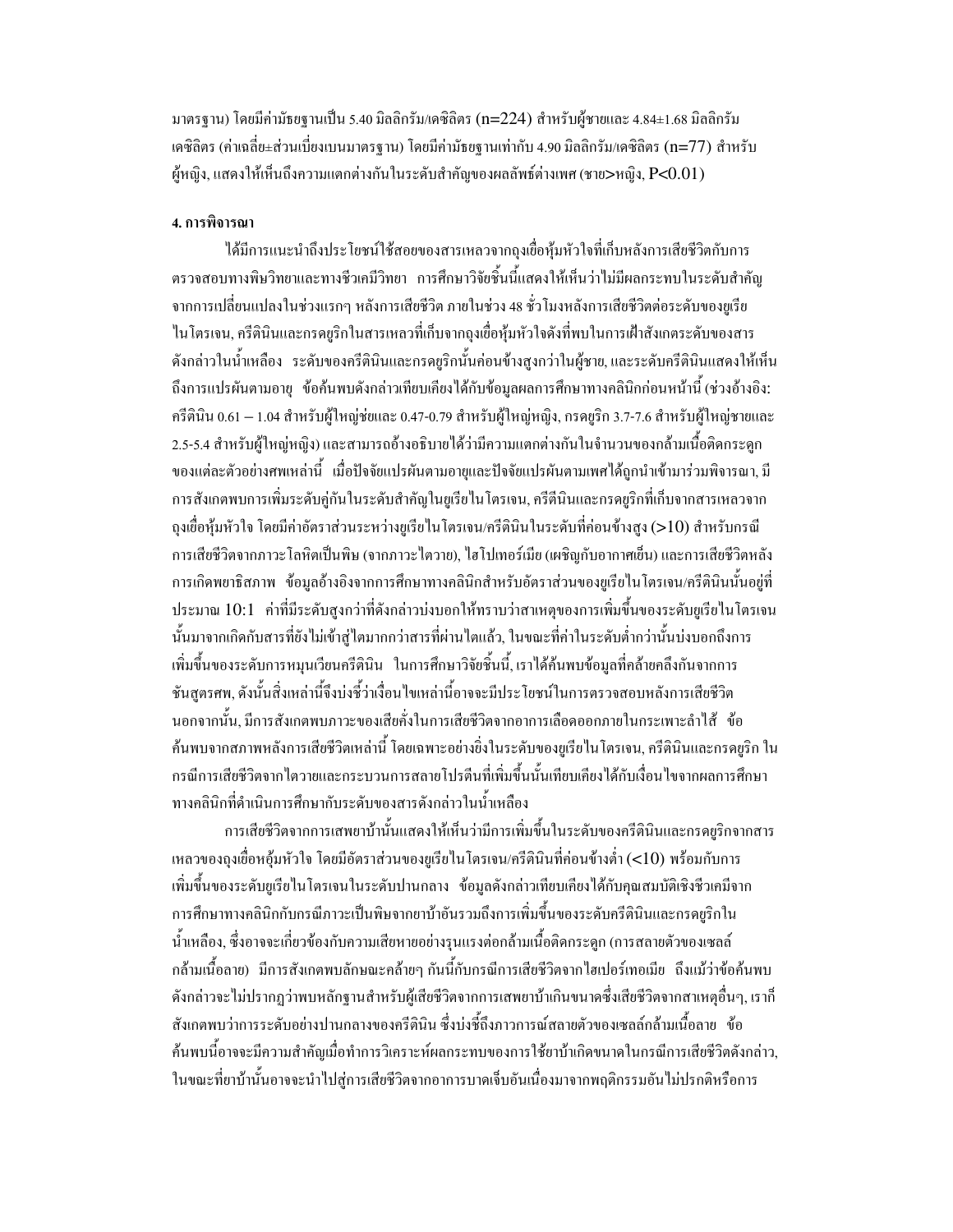เสียชีวิตจากอาการภาวะหัวใจวายหรือภาวะล้มเหลวของระบบสมองและระบบใหลเวียนโลหิต อันเนื่องมาจาก ผลกระทบต่อระบบไหลเวียนโลหิตอันเนื่องมาความดันโลหิตสง

้สำหรับสาเหตุของการเสียชีวิตจากการบาดเจ็บเฉียบพลันอื่นๆ อันรวมถึงการเสียชีวิตจากการบาดเจ็บ ้ค้วยวัตถุที่อและวัตถุมีคม, การขาดอากาศ, การจมน้ำและการเสียชีวิตจากไฟไหม้, ระดับของสารชี้วัดเหล่านี้ใน ิ สารเหลวจากถงเยื่อห้มหัวใจนั้นค่อนข้างใกล้เคียงกับย่านของข้อมลผลลัพธ์จากการศึกษาทดลองทางคลินิกต่อ ้ระดับของสารดังกล่าวในน้ำเหลือง, ถึงแม้ว่าจะมีการเพิ่มขึ้นเล็กน้อย โดยเฉพาะอย่างยิ่งกับระดับของครีตินิน ี สำหรับกรณีการเสียชีวิตจากภาวะกล้ามเนื้อหัวใจตาย/ขาดเลือดเฉียบพลันและการตกเลือดในสมองอันเกิดขึ้นเอง ่ ซึ่งตามปกติแล้วจะเกี่ยวโยงกับโรคท่อเลือดแดงและหลอดเลือดแดงแข็งตัวนั้น, ระดับของยเรียไนโตรเจนในสาร เหลวจากถงเยื่อห้มหัวใจมีการเพิ่มขึ้นเล็กน้อย, อันบ่งบอกให้เห็นถึงการปรากฏอาการของภาวการณ์ทำงานของ ไตเสื้อมถอย

ี่ สารเหลวจากถงเยื่อห้มหัวใจนั้นเป็นสารซึมเยิ้มใสที่เก็บจากถงเยื่อห้มหัวใจชั้นในและประกอบไปด้วยพ ิลาสม่าและมวลสารอื่นๆ ที่ซึมมาจากเนื้อเยื่อหัวใจ อัตราการหมนเวียนของแอลบมินถงเยื่อห้มหัวใจนั้นคาคว่าจะ ใช้เวลาหลายวันโดยประมาณจากค่าครึ่งชีวิตของมัน ข้อมูลดังกล่าวบ่งชี้ว่า ถึงแม้ว่าอัตราการหมุนเวียนของ ี่ สารเคมีรายย่อยๆ อย่าง อิเล็กโตร ไลต์, แร่ธาตุและสารประกอบ ในโตรเจนนั้นอาจจะเป็น ไปอย่างรวดเร็ว, ก็อาจจะ ้เกิดการหน่วงขึ้นนานพอสมควรในแง่ของการเปลี่ยนแปลงของสารเหล่านั้นที่อยู่ในสารเหลวจากถุงเยื่อหุ้มหัวใจ ในระหว่างกระบวนการเสื่อมสลายแบบเมแทบอลิก การเพิ่มขึ้นของระดับยูเรียไนโตรเจน, ครีตินินและกรดยูริก ในสารเหลวจากถุงเชื่อหุ้มหัวใจที่กล่าวถึงไปในตอนต้น สำหรับกรณีการเสียชีวิตจากไฮเปอร์เทอเมีย, ไฮโปเทอ เมีย, การเสียชีวิตหลังการเกิดพยาธิสภาพ, การเสียชีวิตจากการเสพยาบ้า, ภาวะ ใตวายเรื้อรังและภาวะเลือดออกใน ึกระเพาะลำไส้นั้นบ่งชี้ถึงการเสื่อมสลายเชิงเมแทบอลิกที่คำเนินต่อไปเรื่อยๆ ตั้งแต่ก่อนการเสียชีวิต โดย ้คำนึงถึงประเด็นดังกล่าว. สารเหลวจากถงเยื่อห้มหัวใจจึงมีประโยชน์อย่างมากสำหรับการวิเคราะห์สภาพดั้งเดิม ของพยาธิสภาพที่เกี่ยวข้องกับภาวะของเสียคั่งในกรณีการเสียชีวิตเฉียบพลัน

ถึงแม้ว่างานการศึกษาวิจัยก่อนๆ นี้แสดงให้เห็นถึงการเพิ่มขึ้นในระดับของครีตินินและกรดยริกใน น้ำเหลืองสำหรับการเสียชีวิตเฉียบพลันอันเกี่ยวเนื่องกับความเสียหายร้ายแรงต่อกล้ามเนื้อติดกระดูกและภาวะ เลือดมืออกซิเจนน้อยอย่างรนแรง อย่างเช่นการเสียชีวิตจากการขาดอากาศหรือจากไฟไหม้. ระดับของสาร ้ดังกล่าวในสารเหลวจากถุงเยื่อหุ้มหัวใจที่ศึกษาทดลองกันในงานวิจัยชิ้นนี้กลับพบว่าอยู่ในระดับค่อนข้างต่ำ ข้อ นี้สามารถอ้างอธิบายได้จากธรรมชาติของสารเหลวจากถุงเยื่อหุ้มหัวใจ, ซึ่งอัตราการหมุนเวียนนั้นค่อนข้างน้อย ึกว่าสารที่อยู่ในเลือดมาก การเปรียบเทียบระหว่างระดับของสารในเลือดและในสารเหลวจากถุงเยื่อหุ้มหัวใจนั้น ้อาจจะมีประโยชน์ในการตรวจสอบการเปลี่ยนแปลงสภาวะเมแทบอลิกอย่างเฉียบพลันในสารประกอบของ ในโตรเจน อย่างไรก็ตาม มีเพียงกรณีการเสียชีวิตจากการจมน้ำเท่านั้นที่แสดงให้เห็นถึงระดับของยเรีย ในโตรเจน, ครีดินินและกรดยุริกในระดับที่ต่ำกว่าเมื่อเปรียบเทียบกับกรณีการเสียชีวิตกลุ่มอื่นๆ, และสิ่งนี้อาจจะ ้เกี่ยวข้องกับสภาวะการสุดพ่นน้ำ โดยคำนึงถึงข้อค้นพบเหล่านี้, จำเป็นต้องมีการตรวจสอบในเชิงลึกต่อไป

กล่าวโดยสรุป, การศึกษานี้ได้ให้ข้อมูลอ้างอิงถึงระดับของยูเรียไนโตรเจน, ครีตินินและกรดยูริกในสาร เหลวจากถุงเยื่อหุ้มหัวใจ อันบ่งชี้ถึงสภาพความคงตัวพอสมควรของสารดังกล่าวหลังการเสียชีวิต สารบ่งชี้ เหล่านี้อาจจะสามารถนำไปใช้ประโยชน์ได้ในการระบุกรณีการเสียชีวิตหลังการเกิดพยาธิสภาพและการเสียชีวิต จากการเสพยาบ้าและรวมถึงการประเมินพยาธิสภาพที่มีอย่ก่อนการเสียชีวิตอันเกี่ยวข้องกับภาวะของเสียคั่ง ้สำหรับกรณีการเสียชีวิตเฉียบพลัน, และอาจจะเทียบเคียงใค้กับเงื่อนใงการศึกษาทางคลีนิคสำหรับระดับของสาร